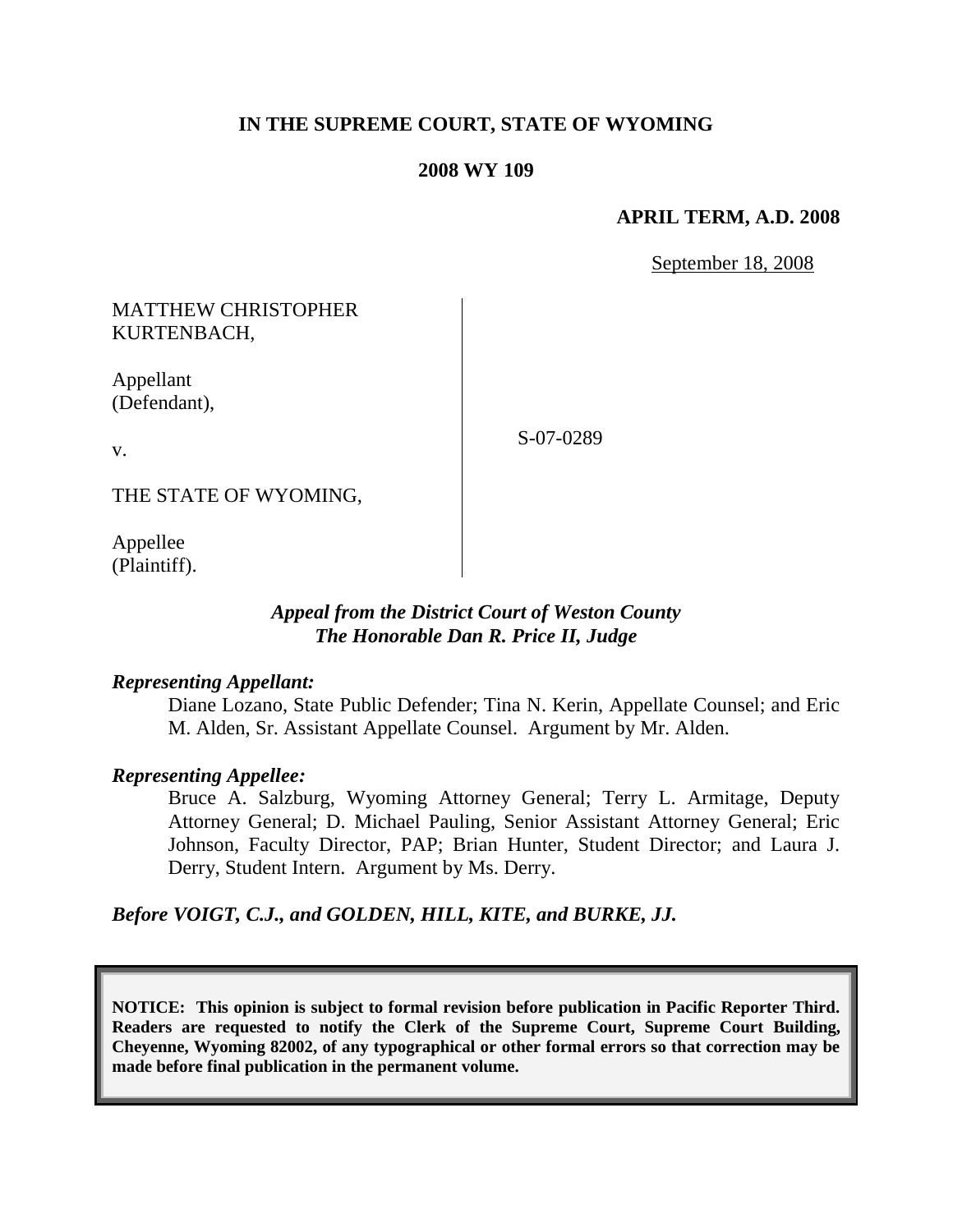#### **HILL,** Justice.

[¶1] Appellant, Matthew Christopher Kurtenbach (Kurtenbach), entered a conditional plea of guilty to the crime of making a false statement to obtain credit, in violation of Wyo. Stat. Ann. § 6-3-612(a) (LexisNexis 2007).<sup>1</sup> The condition was that Kurtenbach be authorized to appeal the district court's denial of his motion to dismiss the information based upon a claim that his right to a speedy trial was violated.

#### **ISSUE**

[¶2] The only issue raised by Kurtenbach is that the district court erred in denying his motion to dismiss based on lack of a speedy trial. The State contends that when the analysis articulated in *Barker v. Wingo*, 407 U.S. 514, 92 S.Ct. 2182, 33 L.Ed.2d 101 (1972), is applied to the circumstances of this case, Kurtenbach's speedy trial claim fails.

## **FACTS AND PROCEEDINGS**

[¶3] Kurtenbach committed the crime at issue on October 7, 2004. On March 2,  $2005$ ,  $2005$ an information was filed in the circuit court of Weston County charging Kurtenbach with three felonies that he was alleged to have committed in the process of applying for a loan from a bank to buy a motor vehicle. A warrant for Kurtenbach's arrest was signed and filed in the court on March 9, 2005. The warrant was entered into NCIC on July 28, 2006, and he was arrested on that date. It is the delay in entering the arrest warrant into NCIC that forms the core of Kurtenbach's speedy trial issue. It is acknowledged by the State that Kurtenbach would likely have been arrested much sooner if the warrant had been timely entered into NCIC.

<sup>1</sup> **§ 6-3-612. False written statements to obtain property or credit; penalties.**

<sup>(</sup>a) A person is guilty of a felony punishable by imprisonment for not more than five (5) years, a fine of not more than five thousand dollars (\$5,000.00) or the amount of the credit sought or obtained, whichever is greater, or by both fine and imprisonment, if he knowingly makes or uses a false written statement of the financial condition of himself or another person with intent that the statement be relied upon to procure the delivery of property, the payment of cash, the making of a loan, the extension of credit, the discount of an account receivable or the making, acceptance, discount, sale or endorsement of a bill of exchange or promissory note for the benefit of himself or another person.

<sup>(</sup>b) A person is guilty of a misdemeanor punishable by imprisonment for not more than one (1) year, a fine of not more than one thousand dollars (\$1,000.00) or the amount of the credit sought or obtained, whichever is greater, or by both fine and imprisonment, if he knowingly makes or uses a false written statement to a pawnbroker with respect to the ownership of property with intent that the statement be relied upon to procure from the pawnbroker the payment of cash, the making of a loan, the extension of credit or the discount of an account receivable for the benefit of himself or another person.

<sup>2</sup> The information was signed by the prosecutor on Monday, February 28, 2005, but was not filed in a court until Wednesday, March 2, 2005.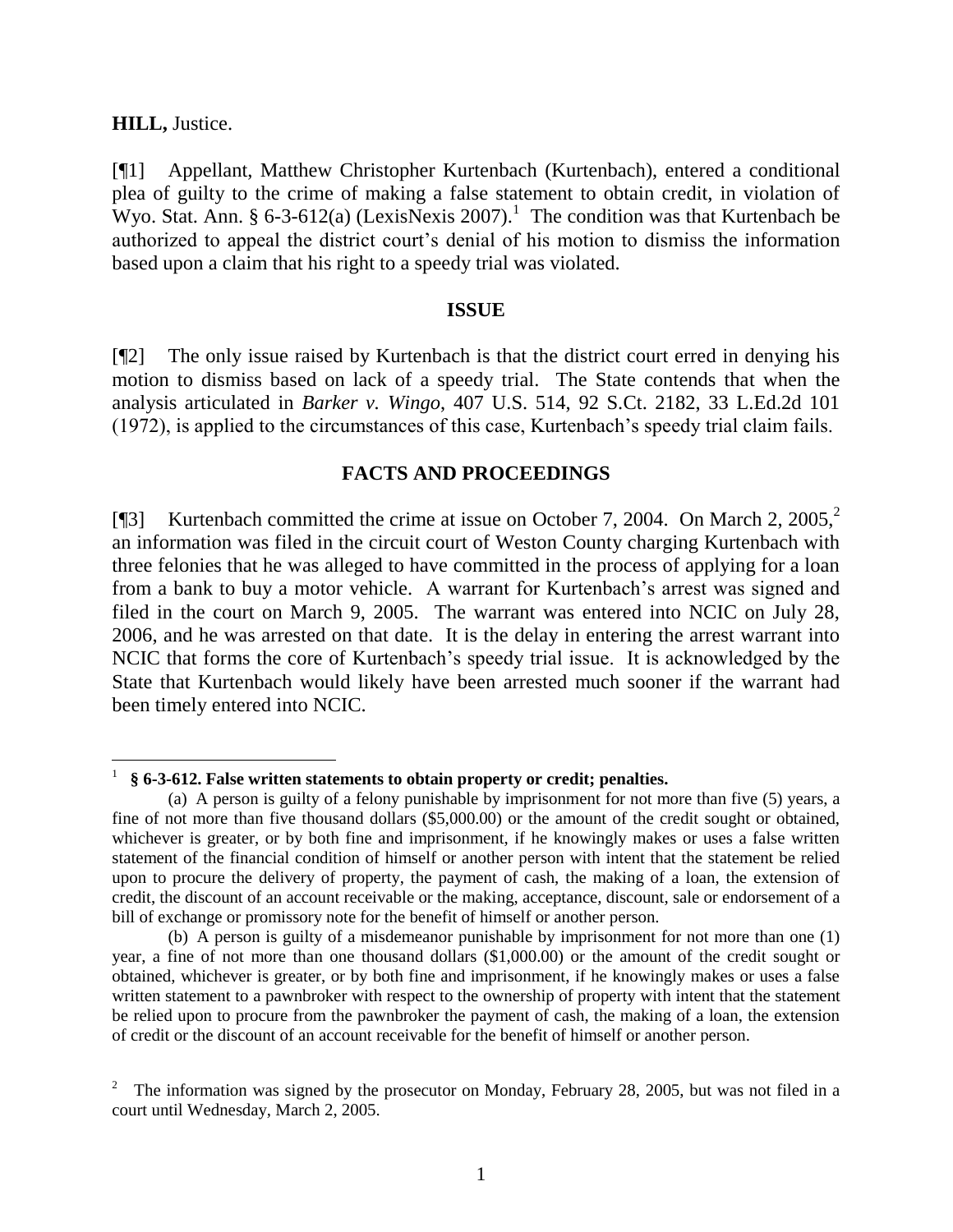[¶4] Kurtenbach was arraigned on August 31, 2006, and released on bond, after which he returned to South Dakota. In a letter mailed from the South Dakota Penitentiary on December 26, 2006, and filed in the district court on December 28, 2006, Kurtenbach stated that: "I am stating on record that I do not waive my right to a speedy trial." On May 2, 2007, Kurtenbach filed a motion to dismiss for lack of a speedy trial. That motion was denied by order entered on May 14, 2007. The district court's basis for denying the motion was orally delivered at the conclusion of the hearing on the motion and was premised on the circumstance that Kurtenbach failed to demonstrate that he had been prejudiced in any significant way by the State's failure to more promptly serve the arrest warrant. The plea agreement was entered of record on May 10, 2007, reserving Kurtenbach's right to appeal the denial of his speedy trial motion. The hearing on that motion was conducted on May 10, 2007. Judgment was entered on September 5, 2007, and sentence was entered on October 3, 2007. An amended notice of appeal was filed on October 22, 2007.

[¶5] From March 2005 until October 2005, Kurtenbach was in the South Dakota State Penitentiary in Springfield, South Dakota. Thereafter, Kurtenbach was placed on parole status in South Dakota. He lived and worked in Rapid City, had weekly contact with his parole officer, and his name was in the phone book. In January of 2005, Kurtenbach contacted the Weston County Attorney's Office to find out if there were charges pending against him, and he was informed that there were none. Kurtenbach's parole was revoked, and he was returned to prison in South Dakota. He remained there until he was arrested upon his release from South Dakota's custody in July of 2006. It was Kurtenbach's theory that had Wyoming afforded him a more speedy disposition of the charges against him, he would have been arrested in October of 2005 at the very latest. However, because the South Dakota authorities did not become aware of the Wyoming arrest warrant, Kurtenbach was prejudiced because he was not able to resolve that matter in a timely fashion and was, perhaps, denied the opportunity to be able to serve his sentences concurrently.

## **DISCUSSION**

[¶6] Kurtenbach's argument is premised on the application of the speedy trial right guaranteed by the Sixth Amendment to the United States Constitution. The Wyoming Constitution contains a virtually identical right in art. 1, § 10. Since 1972, we have treated those two provisions as identical, i.e., our state constitution provides no greater rights than those found in the Sixth Amendment, and we have used the analysis adopted by the United States Supreme Court whether speaking of the Sixth Amendment or art. 1, § 10 of the Wyoming Constitution. *Cosco v. State*, 503 P.2d 1403, 1405 (Wyo. 1972); *Harvey v. State*, 774 P.2d 87, 91-98 (Wyo. 1989); *Phillips v. State*, 835 P.2d 1062, 1068- 70 (Wyo. 1992); *Potter v. State*, 2007 WY 83, 158 P.3d 656, 664-66 (Wyo. 2007). That analytical framework was first articulated in *Barker*. We have employed that test many times: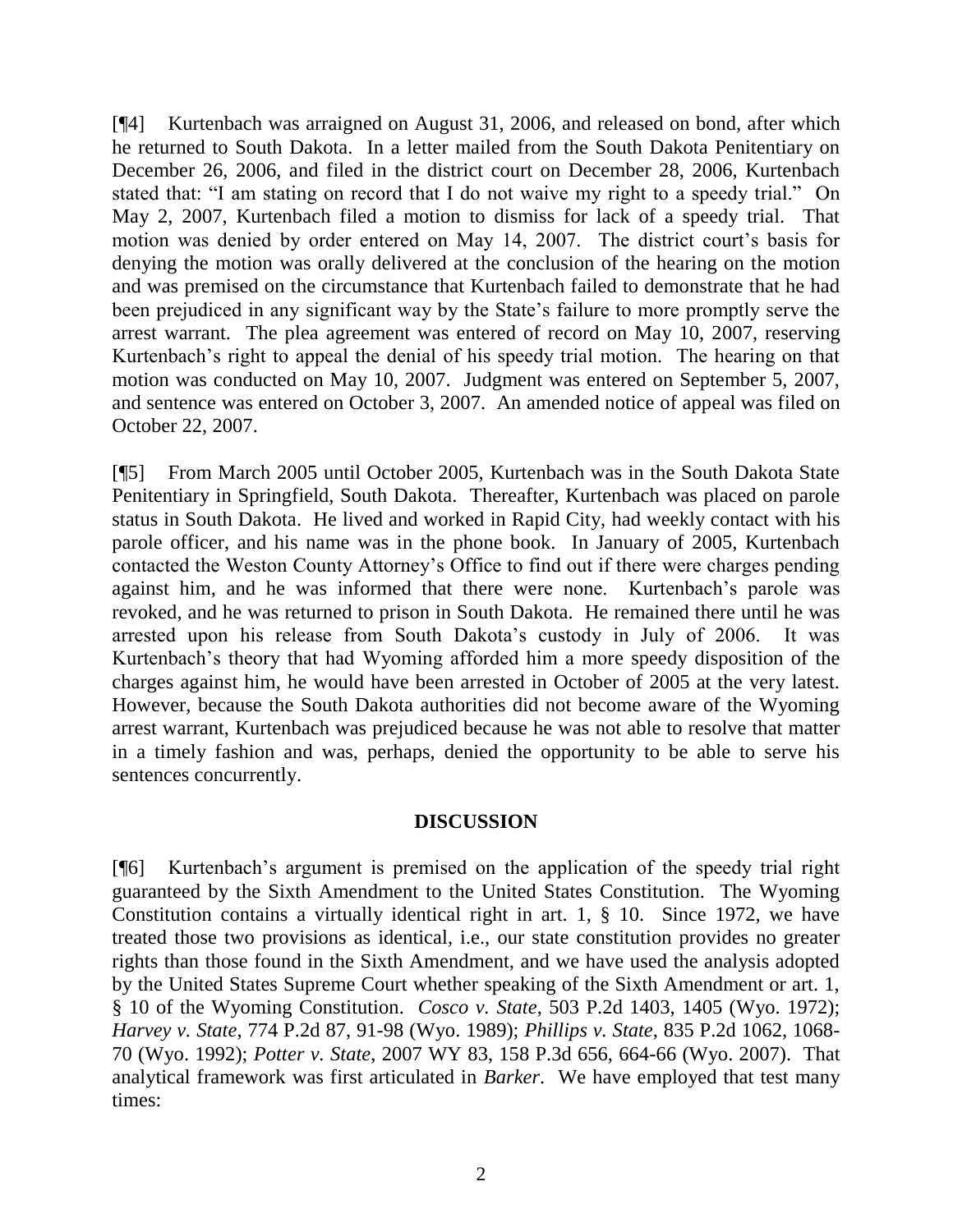… Every criminal defendant is entitled to a speedy and public trial under the Sixth Amendment to the United States Constitution and Article 1, § 10 of the Wyoming Constitution. *Walters v. State*, 2004 WY 37, ¶ 10, 87 P.3d 793, 795 (Wyo.2004). In reviewing a district court's decision on whether a defendant's constitutional right has been violated, we apply the de novo standard of review. *Berry v. State*, 2004 WY 81, ¶ 17, 93 P.3d 222, 227-28 (Wyo.2004). The district court's findings of fact on the speedy trial issue are reviewed for clear error. *Walters*, ¶ 9.

The test enunciated in *Barker v. Wingo*, 407 U.S. 514, 92 S.Ct. 2182, 33 L.Ed.2d 101, (1972) applies to constitutional speedy trial claims. *Berry*, ¶ 31. "Under that test, we consider four factors in determining whether a speedy trial violation has occurred: 1) the length of the delay; 2) the reason for the delay; 3) the defendant's assertion of his right; and 4) the prejudice to the defendant." *Id*. We consider the factors together and balance them in relation to all of the relevant circumstances of the delay in bringing a defendant to trial. *Walters*, ¶ 10; *Barker*, 407 U.S. at 533, 92 S.Ct. 2182. The ultimate question is "whether the delay in bringing the accused to trial was unreasonable, that is, whether it substantially impaired the right of the accused to a fair trial." *Walters*,¶ 10 quoting *Warner v. State*, 2001 WY 67, ¶ 10, 28 P.3d 21, 26 (Wyo.2001). When a defendant's constitutional right to a speedy trial is violated, the charges must be dismissed with prejudice. *Walters*, ¶ 10.

*Sisneros v. State*, 2005 WY 139, ¶¶ 16-17, 121 P.3d 790, 796-97 (Wyo. 2005); also see *Strandlein v. State*, 2007 WY 66, ¶¶ 5-19, 156 P.3d 986, 989-92 (Wyo. 2007).

[¶7] It was alleged that Kurtenbach committed the crime at issue on October 4, 2004. His claim of delay is the elapsed time between the date the information was filed in the circuit court (March 2,  $2005$ )<sup>3</sup> and the time he was arrested (July 28, 2006), combined with the time between his arrest and the time he entered a conditional plea of guilty (May 14, 2007). Kurtenbach's guilty plea is identified in the record as an *Alford* plea, i.e., a plea that allows an accused to voluntarily, knowingly, and understandingly consent to the

<sup>3</sup> Kurtenbach asks that the delay be counted beginning with February 28, 2005, the day the prosecuting attorney signed the information, rather than the day it actually was filed in the circuit court. However, this difference in counting the length of the delay does not affect our reasoning or the outcome of this case.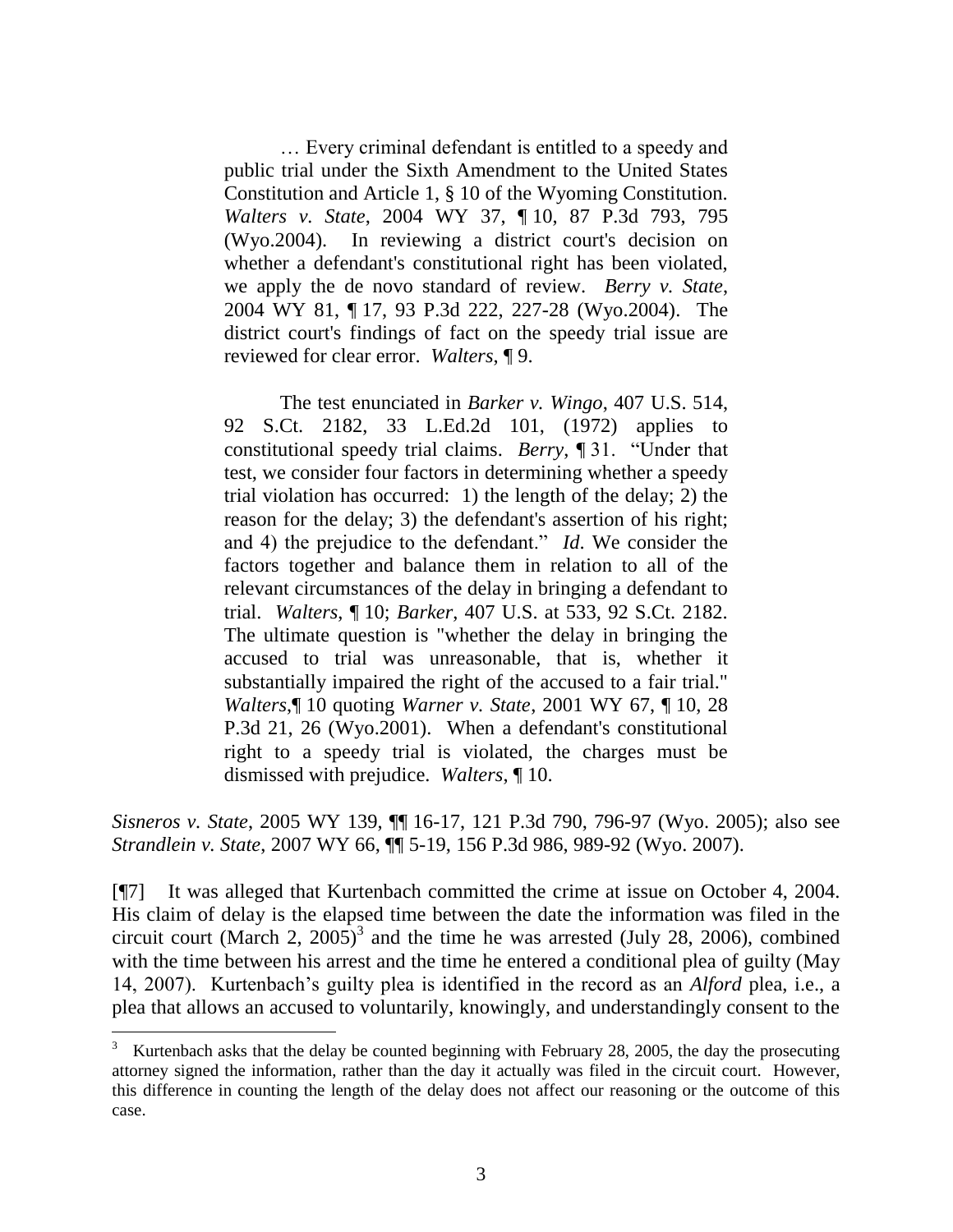imposition of a prison sentence even if he is unwilling or unable to admit his participation in the acts constituting the crime. See *North Carolina v. Alford*, 400 U.S. 25, 91 S.Ct. 160, 27 L.Ed.2d 162 (1970). As noted above, Kurtenbach does not claim a violation of speedy trial as required by W.R.Cr.P. 48. This is not the usual sort of speedy trial claim that we see, but there are many such cases from other jurisdictions that provide guidance for us here. C.C. Marvel, Annotation, *Delay Between Filing of Complaint or Other Charge and Arrest of Accused as Violation of Right to a Speedy Trial*, 85 A.L.R.2d 980 (1962; Later Cases A.L.R.2d, at 199-221 (2001) and Supp. 2008)). In *Doggett v. United States*, 505 U.S. 647, 112B S.Ct. 2686, 2689-94, 120 L.Ed.2d 520 (1992), Doggett was arrested 8  $\frac{1}{2}$  years after he was indicted. The Supreme Court held that: (1) The 8  $\frac{1}{2}$ -year lag sufficed to trigger a speedy trial inquiry (it was six times as long as that generally deemed sufficient to trigger judicial review); (2) the government was to blame for the delay; (3) Doggett asserted his speedy trial right in a timely manner; and (4) the delay presumptively prejudiced his ability to prepare an adequate defense. This detail from the *Doggett* opinion provides us with a template for analyzing Kurtenbach's claims in the instant case:

> Our speedy trial standards recognize that pretrial delay is often both inevitable and wholly justifiable. The government may need time to collect witnesses against the accused, oppose his pretrial motions, or, if he goes into hiding, track him down. We attach great weight to such considerations when balancing them against the costs of going forward with a trial whose probative accuracy the passage of time has begun by degrees to throw into question. See *[Loud Hawk, supra,](http://www.westlaw.com/Find/Default.wl?rs=dfa1.0&vr=2.0&DB=708&FindType=Y&ReferencePositionType=S&SerialNum=1986103499&ReferencePosition=656)* [at 315-317, 106 S.Ct., at 656-657.](http://www.westlaw.com/Find/Default.wl?rs=dfa1.0&vr=2.0&DB=708&FindType=Y&ReferencePositionType=S&SerialNum=1986103499&ReferencePosition=656)  Thus, in this case, if the Government had pursued Doggett with reasonable diligence from his indictment to his arrest, his speedy trial claim would fail. Indeed, that conclusion would generally follow as a matter of course however great the delay, so long as Doggett could not show specific prejudice to his defense.

> The Government concedes, on the other hand, that Doggett would prevail if he could show that the Government had intentionally held back in its prosecution of him to gain some impermissible advantage at trial. See Brief for United States 28, n.21; Tr. of Oral Arg. 28-34 (Feb. 24, 1992). That we cannot doubt. *[Barker](http://www.westlaw.com/Find/Default.wl?rs=dfa1.0&vr=2.0&FindType=Y&SerialNum=1972127165)* stressed that official bad faith in causing delay will be weighed heavily against the government, [407 U.S., at 531, 92 S.Ct., at 2192,](http://www.westlaw.com/Find/Default.wl?rs=dfa1.0&vr=2.0&DB=708&FindType=Y&ReferencePositionType=S&SerialNum=1972127165&ReferencePosition=2192) and a badfaith delay the length of this negligent one would present an overwhelming case for dismissal.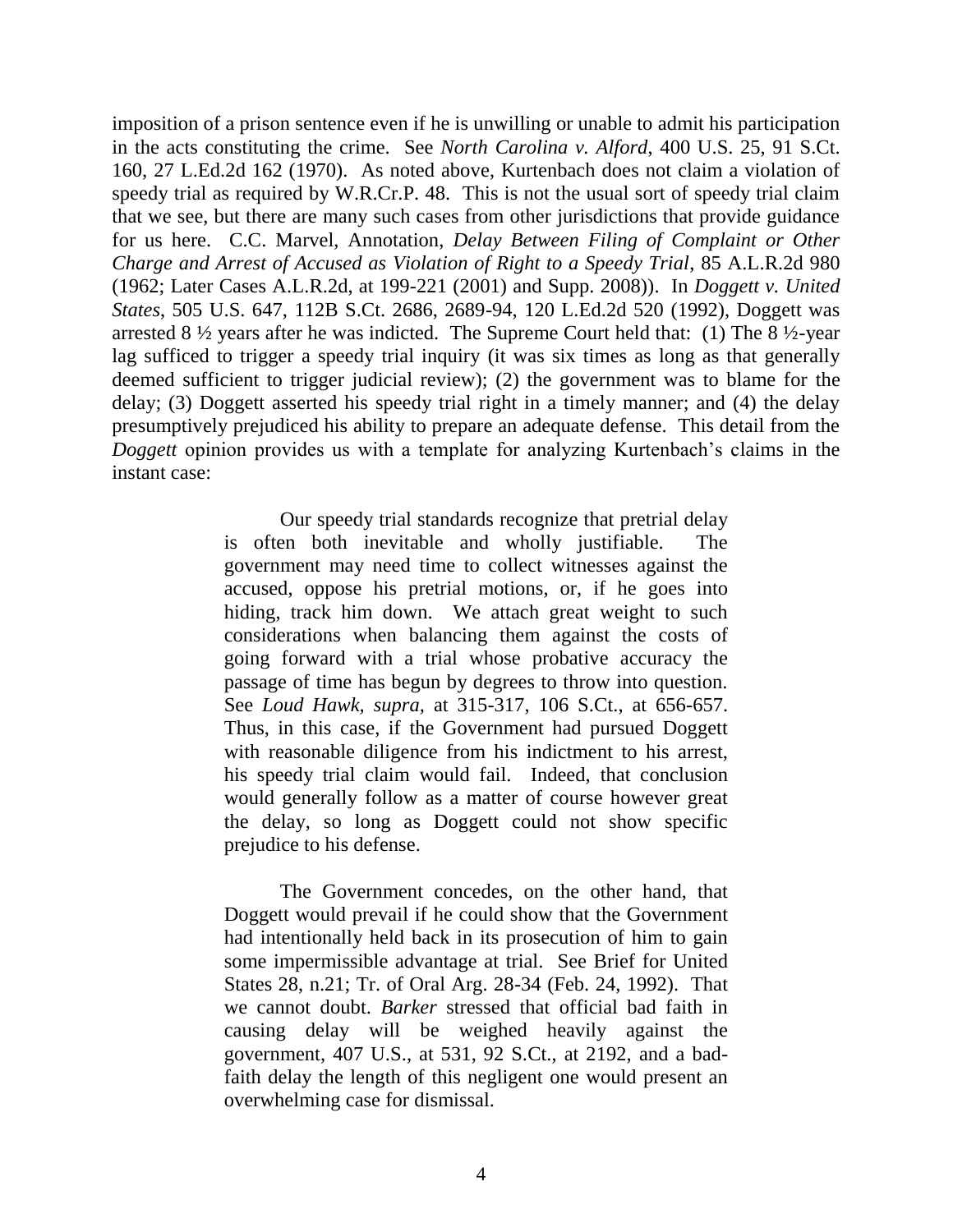Between diligent prosecution and bad-faith delay, official negligence in bringing an accused to trial occupies the middle ground. While not compelling relief in every case where bad-faith delay would make relief virtually automatic, neither is negligence automatically tolerable simply because the accused cannot demonstrate exactly how it has prejudiced him. It was on this point that the Court of Appeals erred, and on the facts before us, it was reversible error.

*[Barker](http://www.westlaw.com/Find/Default.wl?rs=dfa1.0&vr=2.0&FindType=Y&SerialNum=1972127165)* made it clear that "different weights [are to be] assigned to different reasons" for delay. *[Ibid.](http://www.westlaw.com/Find/Default.wl?rs=dfa1.0&vr=2.0&FindType=Y&SerialNum=1972127165)* Although negligence is obviously to be weighed more lightly than a deliberate intent to harm the accused's defense, it still falls on the wrong side of the divide between acceptable and unacceptable reasons for delaying a criminal prosecution once it has begun. And such is the nature of the prejudice presumed that the weight we assign to official negligence compounds over time as the presumption of evidentiary prejudice grows. Thus, our toleration of such negligence varies inversely with its protractedness, cf. *[Arizona v.](http://www.westlaw.com/Find/Default.wl?rs=dfa1.0&vr=2.0&DB=708&FindType=Y&SerialNum=1988152268)  [Youngblood,](http://www.westlaw.com/Find/Default.wl?rs=dfa1.0&vr=2.0&DB=708&FindType=Y&SerialNum=1988152268)* [488 U.S. 51, 109 S.Ct. 333, 102 L.Ed.2d 281](http://www.westlaw.com/Find/Default.wl?rs=dfa1.0&vr=2.0&DB=708&FindType=Y&SerialNum=1988152268)  (1988), and its consequent threat to the fairness of the accused's trial. Condoning prolonged and unjustifiable delays in prosecution would both penalize many defendants for the state's fault and simply encourage the government to gamble with the interests of criminal suspects assigned a low prosecutorial priority. The Government, indeed, can hardly complain too loudly, for persistent neglect in concluding a criminal prosecution indicates an uncommonly feeble interest in bringing an accused to justice; the more weight the Government attaches to securing a conviction, the harder it will try to get it.

To be sure, to warrant granting relief, negligence unaccompanied by particularized trial prejudice must have lasted longer than negligence demonstrably causing such prejudice. But even so, the Government's egregious persistence in failing to prosecute Doggett is clearly sufficient. The lag between Doggett's indictment and arrest was 8 1/2 years, and he would have faced trial 6 years earlier than he did but for the Government's inexcusable oversights. The portion of the delay attributable to the Government's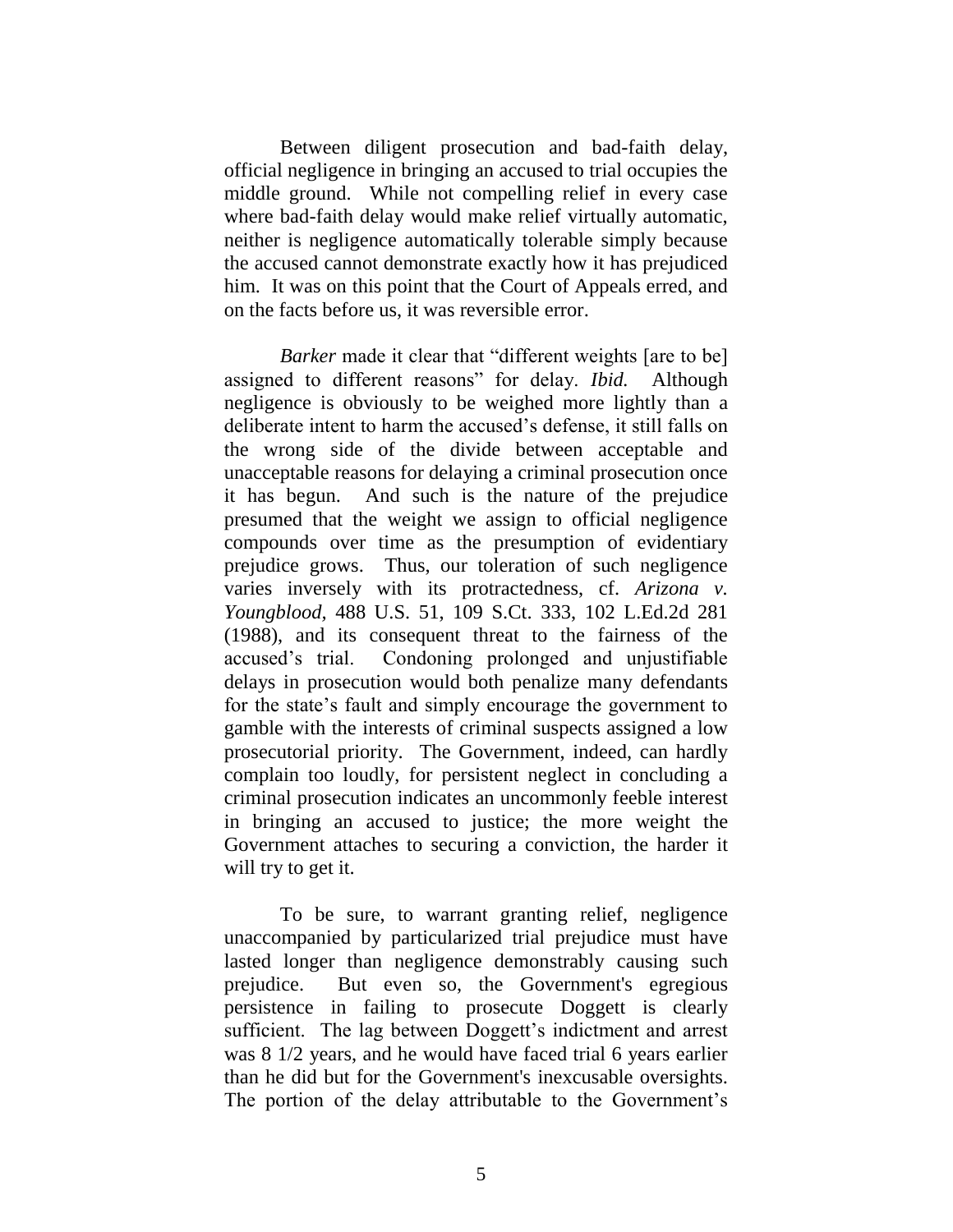negligence far exceeds the threshold needed to state a speedy trial claim; indeed, we have called shorter delays "extraordinary." See *[Barker, supra,](http://www.westlaw.com/Find/Default.wl?rs=dfa1.0&vr=2.0&DB=708&FindType=Y&ReferencePositionType=S&SerialNum=1972127165&ReferencePosition=2193)* [407 U.S., at 533, 92](http://www.westlaw.com/Find/Default.wl?rs=dfa1.0&vr=2.0&DB=708&FindType=Y&ReferencePositionType=S&SerialNum=1972127165&ReferencePosition=2193)  S.Ct., at 2193. When the Government's negligence thus causes delay six times as long as that generally sufficient to trigger judicial review, see n.1, *supra*, and when the presumption of prejudice, albeit unspecified, is neither extenuated, as by the defendant's acquiescence, *e.g.*, [407 U.S.,](http://www.westlaw.com/Find/Default.wl?rs=dfa1.0&vr=2.0&DB=708&FindType=Y&ReferencePositionType=S&SerialNum=1972127165&ReferencePosition=2194)  [at 534-536, 92 S.Ct., at 2194-2195,](http://www.westlaw.com/Find/Default.wl?rs=dfa1.0&vr=2.0&DB=708&FindType=Y&ReferencePositionType=S&SerialNum=1972127165&ReferencePosition=2194) nor persuasively rebutted, the defendant is entitled to relief.

*Doggett*, 112 S.Ct. at 2693-94 (footnotes omitted).

[¶8] In this case, we first identify the "delay" problem as being about 17 months in length. During much of that time, Kurtenbach was incarcerated in South Dakota and could readily have been located. The reason for the delay is best categorized as negligence in the nature of oversight, a simple failure to enter the arrest warrant in the NCIC system. Once the arrest was entered into that system, Kurtenbach was located and arrested within hours. Kurtenbach asserts that he contacted the Weston County Attorney's Office on one occasion to determine if there were charges pending against him there. He claims that he was told there were no charges pending. Once he was arrested, Kurtenbach, a man well experienced with the criminal justice system, immediately demanded a speedy trial. The delays thereafter are largely attributable to Kurtenbach, and he does not press any issue with the delay between the date of his arrest and the date he pled guilty (and/or the date he would have been tried had he not pled guilty). The district court did not make detailed findings about Kurtenbach's claim of prejudice in defending against the charges against him, other than calling them speculative. Kurtenbach claimed that he had no recollection of the events of October 4, 2004. He also claimed that his landlord had disposed of a journal that might have aided him in recapitulating what he was doing on that date and, perhaps, developing an alibi defense. While Kurtenbach accepted that the State established a factual basis for his guilty plea, he made no admissions of guilt at the time he entered his guilty plea.

[¶9] We have considered these facts and circumstances in their totality, and we conclude that no presumption of prejudice arises because of them. Kurtenbach's claims of prejudice are speculative and not credible. We can perceive no apparent prejudice to his ability to defend against the charges made against him by the State of Wyoming because of the delay in serving the arrest warrant on him. Furthermore, we are unable to conclude that Kurtenbach's right to a fair trial was substantially impaired by the State's delay in effecting his arrest.